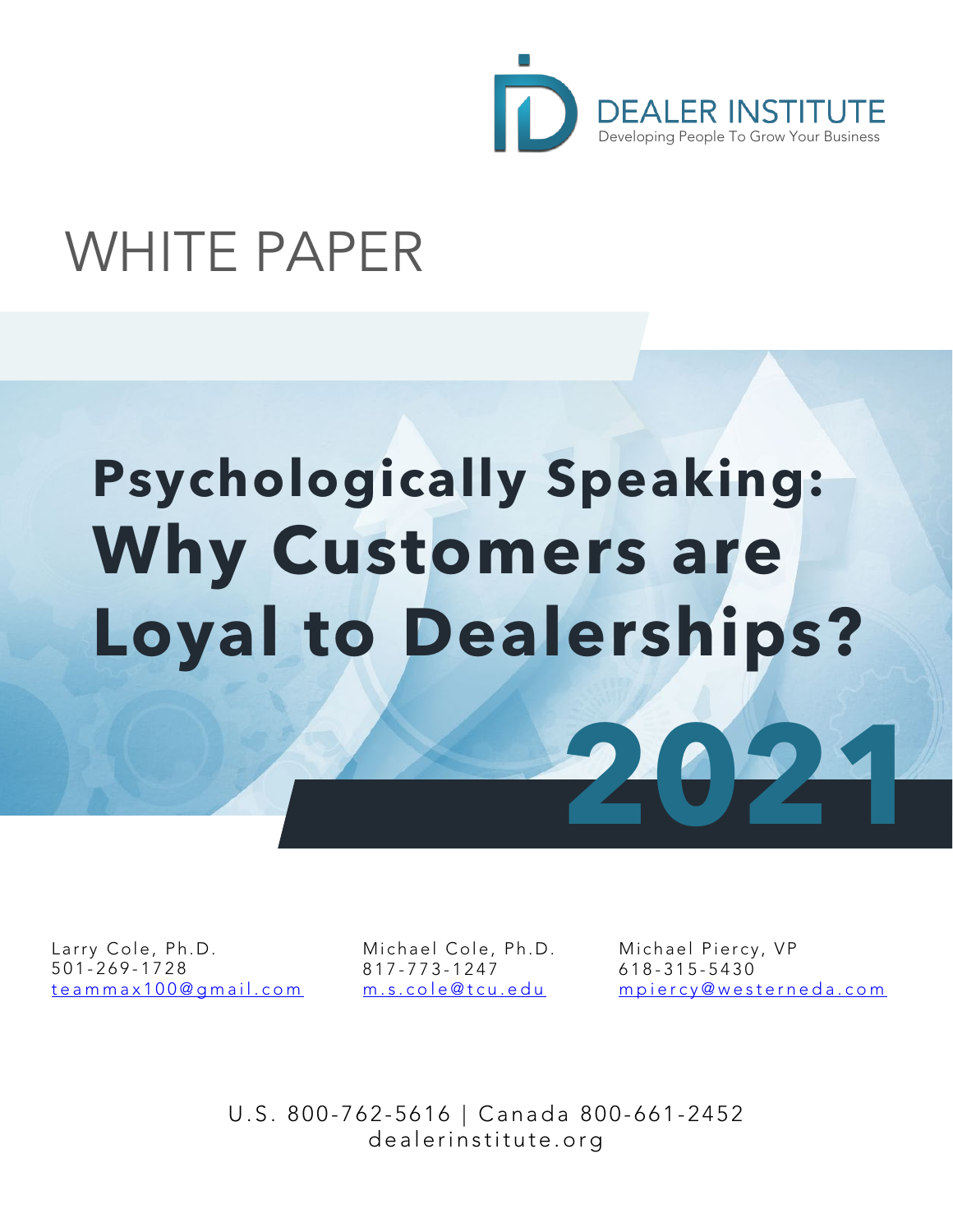# **INTRODUCTION**

The Dealer Institute's (DI) mission is: *To help our customers achieve operational excellence and long-term success,* which drives program development. The DI offers a transformational customer service program that includes three essential components:

- 1. Give employees the psychological tools to be peak performers.
- 2. Identify and manage the critical moments-of-truth that can transform the dealership's customer service level.
- 3. Thirteen systems to deliver transformational customer service. The DI teaches systems because they are 1) empirical, 2) easily taught, 3) repeatable, and 4) easily held accountable.

We realized an opportunity to improve our customer service programs after reading the article in the *Harvard Business Review entitled* The New Science of Customer Emotions written by Scott Magids, Alan Zorfas, and Daniel Leemon. These researchers identified 10 "emotional motivators that solidify customer loyalty across various industries, however, the agriculture industry was not included. The 10 motivators are listed in Table One.

| 1. Stand out from the crowd.      | 6. Feel a sense of belonging.  |
|-----------------------------------|--------------------------------|
| 2. Have confidence in the future. | 7. Protect the environment.    |
| 3. Enjoy a sense of well-being.   | 8. Be the person I want to be. |
| 4. Feel a sense of freedom.       | 9. Feel secure.                |
| 5. Feel a sense of thrill.        | 10. Succeed in life.           |

# **Table One 10 Psychological Motivators**

In 2019, DI launched a research project to more fully understand how these psychological dynamics contribute to dealership loyalty and assist WEDA members to solidify a stronger bond with their customer base.

We wrote this White Paper for two reasons 1) to share what DI is doing to improve its customer offerings to dealers and 2) to discuss its preliminary findings showing dealers the possibility of using customer service to completely differentiate their dealerships from their competitors.

The DI research team includes Larry Cole, Ph.D., DI consultant/trainer, Michael Cole, Ph.D., professor at Neely Management School at Texas Christian University and Michael Piercy, vice president of dealer development for the Western Equipment Dealers Association.

<sup>© 2021</sup> Western Equipment Dealers Association, All Rights Reserved. The content in these materials represent confidential and proprietary information of Western Equipment Dealers Association and its Dealer Institute. The materials are not intended for distribution or use without the express written consent of Western Equipment Dealers Association.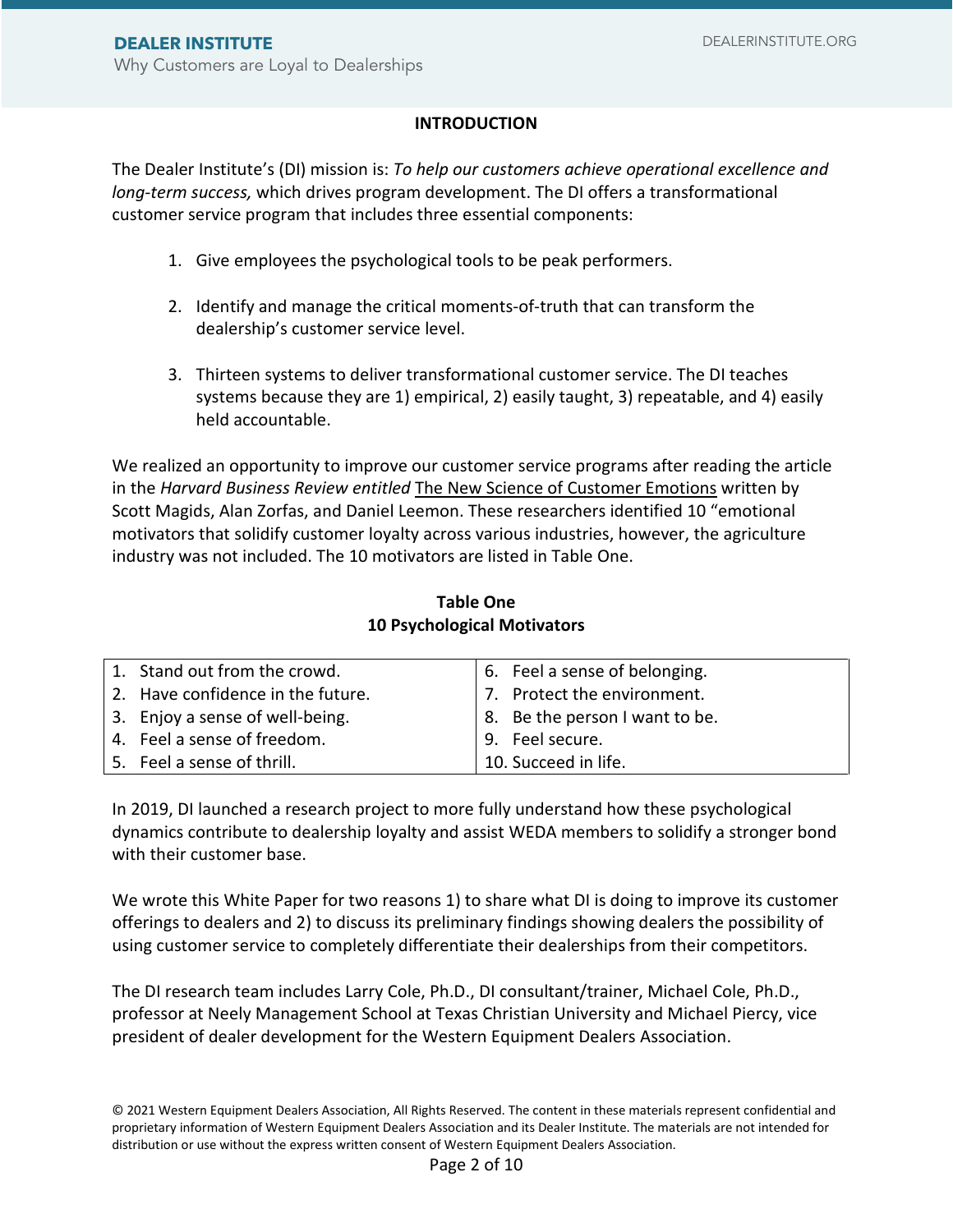The DI is completing this research to study the following objectives:

- 1. The degree the 10 motivators in Table 1 are important to the relationship customers have with their dealership.
- 2. The customer satisfaction levels associated with each of these 10 motivators.
- 3. The degree the 10 motivators contribute to dealership loyalty.
- 4. Geographical differences that might exist between Canada and the U.S. markets.
- 5. Differences based on the original equipment manufacturer.

The DI's report provides participating dealers an in-depth report that 1) highlights the degree each variable contributes to their dealership loyalty, 2) offers a gap analysis to determine the extent a dealership is satisfying the customer's psychological needs, and 3) the results attributed to a dealership's demographics and questions the dealership wanted to add.

#### **RESEARCH METHODOLOGY**

Using the Pareto principle as a guide, i.e., 20% of the customer base provides 80% of a dealership's business each dealership identified the top tier of their customer base. These customers were asked to complete the online survey and to indicate the degree that each motivational issue was important for their working relationship with a dealership on the following five-point scale:

| Not important to<br>forming a high-<br>quality business<br>partnership | Would only be<br>slightly valued by<br>me | Would be<br>moderately valued valued by me, but<br>by me | Would be highly<br>not essential | Critical to forming<br>a high-quality<br>business<br>partnership |
|------------------------------------------------------------------------|-------------------------------------------|----------------------------------------------------------|----------------------------------|------------------------------------------------------------------|

Then participants were asked to rate the degree they were satisfied their dealership delivered each of these ten variables using the following five-point scale:

|          |          |               | ┚     |          |
|----------|----------|---------------|-------|----------|
| Strongly | Somewhat | Neither agree | Agree | Strongly |
| disagree | disagree | nor disagree  |       | agree    |

Each dealership's management staff was asked to complete the same survey using the identical reference points of importance and satisfaction. These data provided the opportunity to compare the customer vs. management perceptions.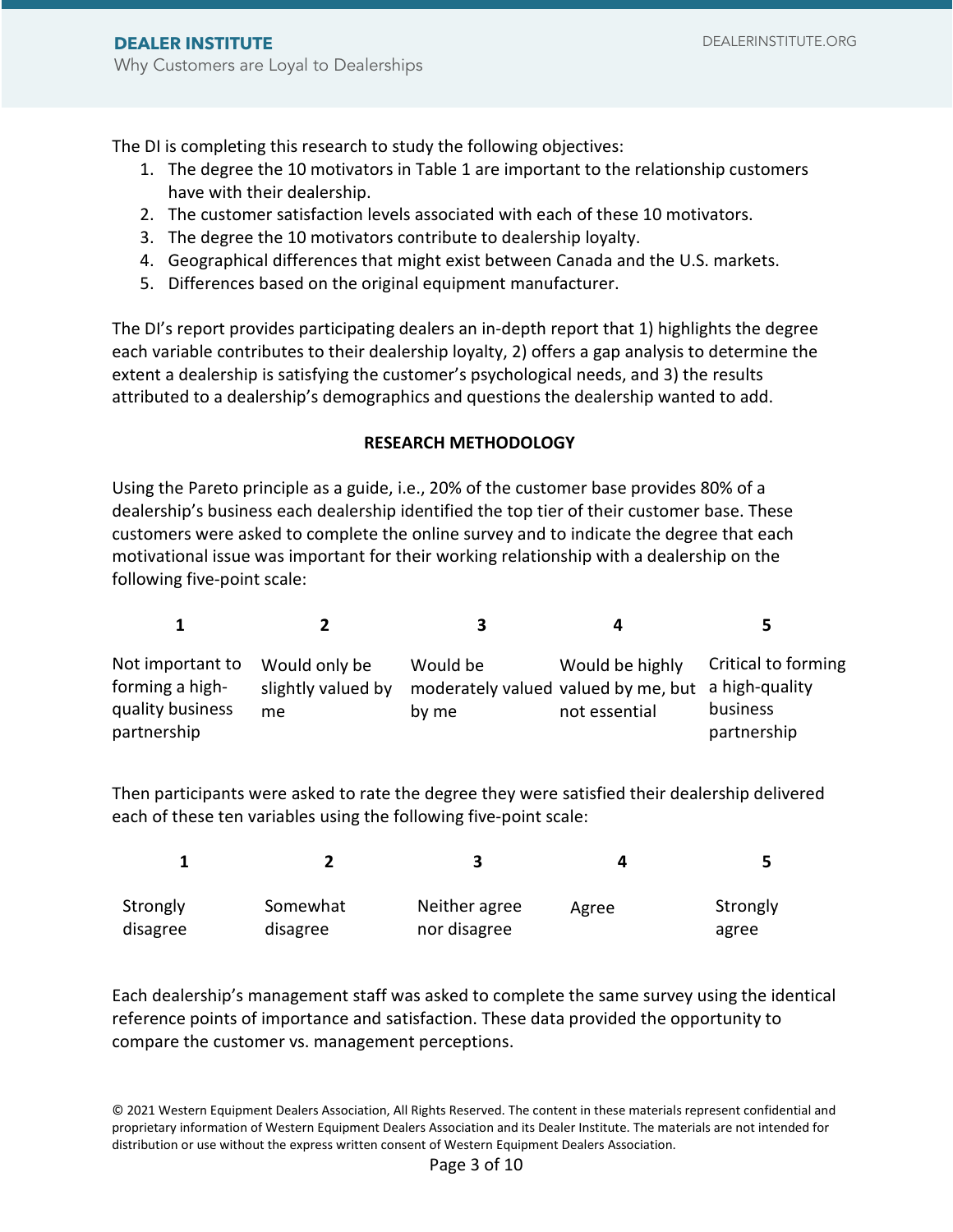# **SUMMARY OF FINDINGS**

Although the focus of this White Paper is to summarize the results from the customers' perspective, there is one employee finding to share with you. Employees tended to rate the importance of the motivation variables and levels of customer satisfaction higher than the customer base did.

These data suggest employees' armchair theorizing is not an accurate reflection of their customers' perspectives. When you want to know what customers think — ask them.

#### **1. Importance**

Table Two presents the rank order for the top three motivators based on the percent of those who rated importance a five, i.e., critical to forming a high-quality business partnership.

| <b>Motivator</b>                                                                                  | Canada | <b>United States</b> |
|---------------------------------------------------------------------------------------------------|--------|----------------------|
| Creates solutions seeking a stress-free business relationship.                                    |        |                      |
| Believes it is important that my family and I succeed at living a<br>successful, meaningful life. | 2      |                      |
| Treats my family and me like we are family.                                                       | 3      |                      |
| Offers innovative strategies to help me maximize my farming<br>operations.                        |        |                      |
| Respects my independence to select "my" dealership of choice.                                     |        |                      |
| Recognizes me as a producer of tomorrow using progressive farming<br>practices.                   |        | 3                    |

# **Table Two Importance Rank Orders**

It's too early in our data collection to make conclusive comparisons between Canadian and U.S. farmers, however, the customer rankings in Table 2 show that *creating a stress-free business relationship* and showing the *importance of the family succeeding at living a successful, meaningful life* are important for both Canadian and U. S. customers.

*Treating customers like family* is also important for Canadian participants while, at this point, three motivational variables tied for the third position in the U.S. The rank orders also show that *offering innovative strategies to maximize farming operations* is more important for U.S. farmers than for their Canadian counterparts.

At this point, we do not have sufficient data to make meaningful comparisons between the equipment manufacturers.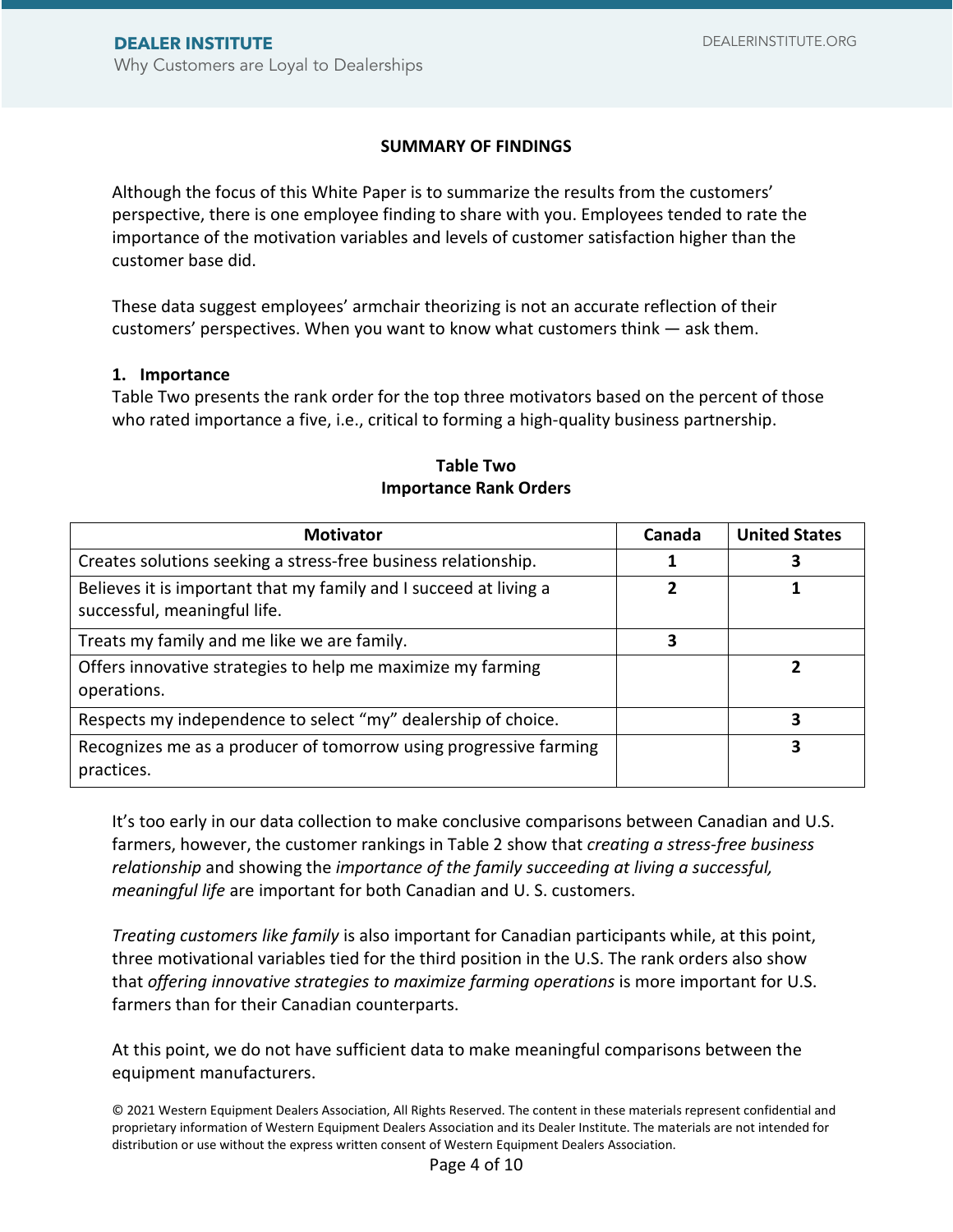#### **2. Satisfaction**

Table Three shows a comparison of customer satisfaction with their dealership providing the three most important psychological motivators for Canadian participants. The rank orders are based on the percent of fives (Strongly Agree) for customer satisfaction.

This comparison shows a stark difference for the motivator in the second position.

# **Table Three Canada Rank Order Comparisons Importance and Satisfied**

| <b>Motivator</b>                                                                                  | Important | <b>Satisfied</b> |
|---------------------------------------------------------------------------------------------------|-----------|------------------|
| Creates solutions seeking a stress-free business relationship.                                    |           |                  |
| Believes it is important that my family and I succeed at living a<br>successful, meaningful life. |           |                  |
| Treats my family and me like we are family.                                                       |           |                  |

The gap analysis reveals the distinct opportunity for a dealership to support its customers to live a successful and meaningful life.

The motivators that achieved the two highest levels of customer satisfaction in Canada were *offering entertaining/educational events* and *respecting the independence to select my dealer of choice,* respectively. But, in the overall scheme, these two motivators were not particularly important in the famer-dealer working relationship.

Table Four on page six presents the identical comparisons for the U.S. The current U.S. database offers multiple tied ranks, which increase the complexity to make the direct comparisons presented in the table. An asterisk (\*) has been added to show that each of these four are tied with one or more levels of importance and satisfaction.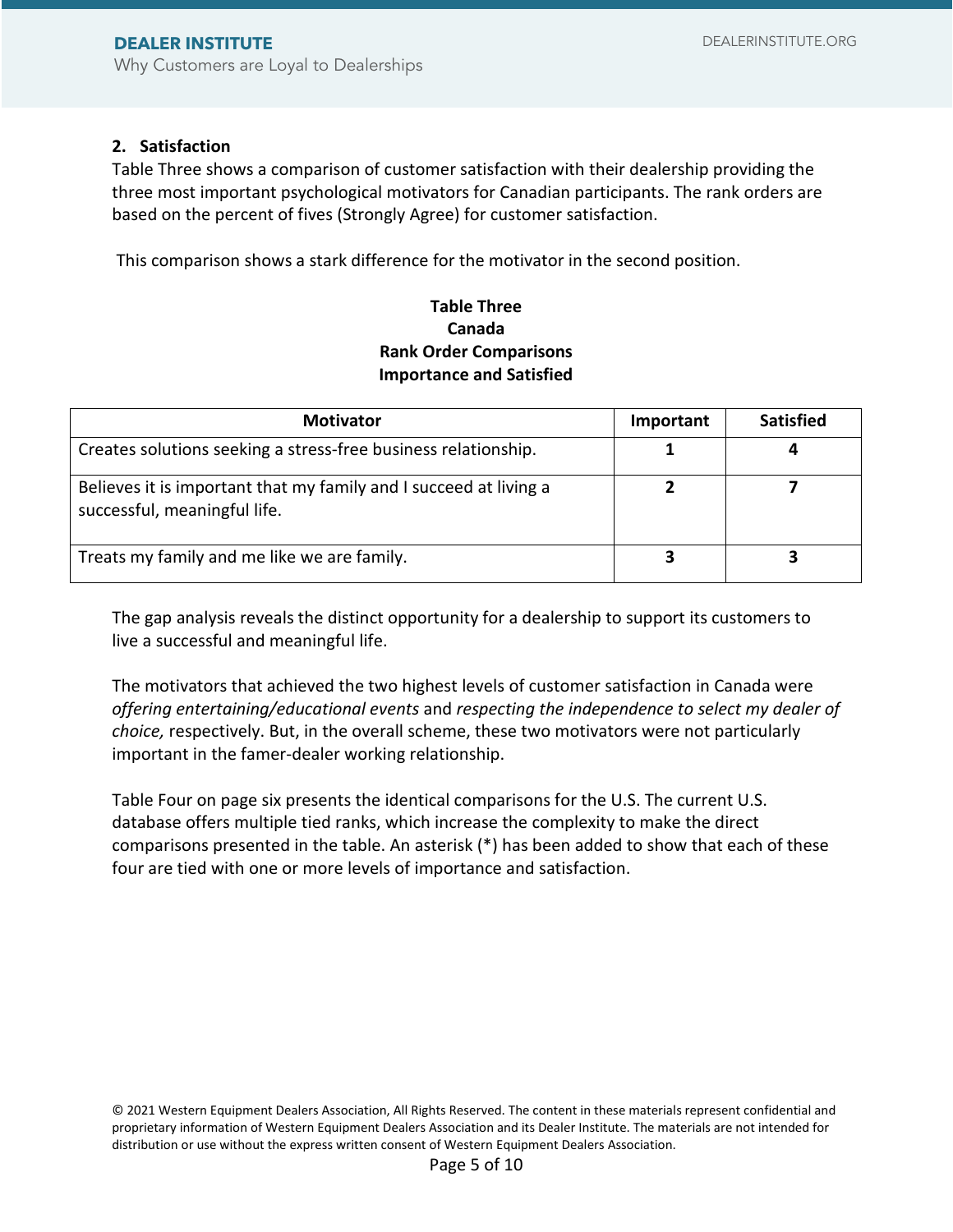# **Table Four United States Rank Order Comparisons Important and Satisfied**

| <b>Motivator</b>                                                                                  | Important | <b>Satisfied</b> |
|---------------------------------------------------------------------------------------------------|-----------|------------------|
| Creates solutions seeking a stress-free business relationship.                                    | $3*$      | $2*$             |
| Believes it is important that my family and I succeed at living a<br>successful, meaningful life. |           |                  |
| Offers innovative strategies to help me maximize my farming<br>operations.                        | 2         | $3*$             |
| Respects my independence to select "my" dealership of choice.                                     | $3*$      | $2*$             |
| Recognizes me as a producer of tomorrow using progressive farming<br>practices.                   | $3*$      | $3*$             |

# **3. Dealership vs. Brand Loyalty**

The truth of the matter is the level of customer service is a major differentiator between competitors. It is possible for a dealership to sell lower quality products, but still have a highly loyal customer base by providing excellent customer service.

Conversely, it stretches the imagination to believe a dealership would have loyal customers with the *baby treating a diaper* customer service attitude even though the offered product is excellent.

Both the dealership and the OEM should focus on what can be done to improve dealership loyalty. Our research is not the only source reporting the importance of company loyalty over brand loyalty. At this point in time, though, 80% of Canadian farmers participating in DI's research report that dealership loyalty is more important than brand loyalty compared to the 64% of U.S. farmers.

Table Five on page seven presents the motivators deemed extremely important by the Canadian customers. The column labeled "Important" is the rank order for all the participating customers.

The column labeled "Loyalty" presents the rank orders by customers who selected dealership loyalty as being more important than brand loyalty.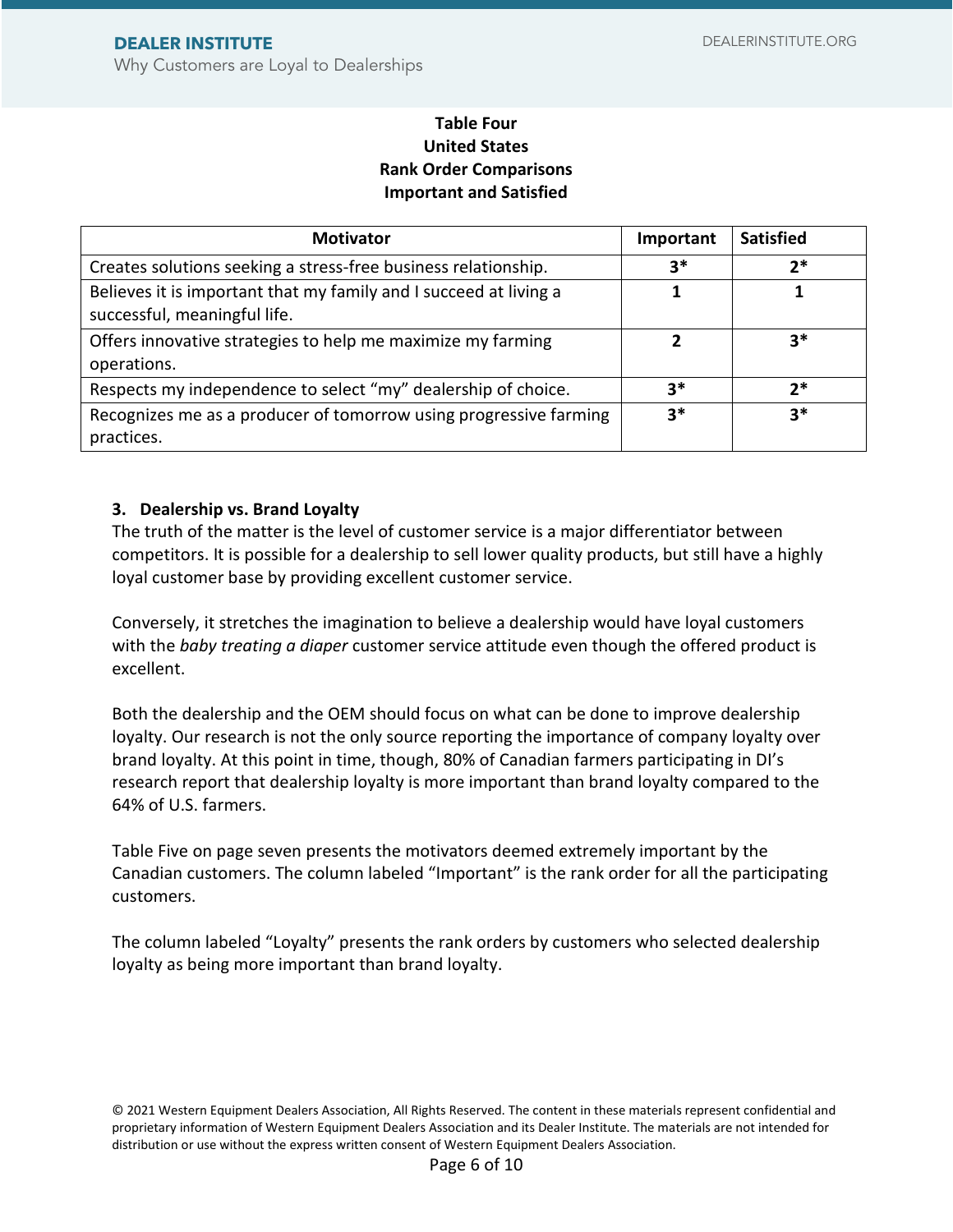Why Customers are Loyal to Dealerships

# **Table Five Canada Importance and Dealership Loyalty**

| <b>Motivator</b>                                                  | Important | Loyalty |
|-------------------------------------------------------------------|-----------|---------|
| Creates solutions seeking a stress-free business relationship.    |           |         |
| Believes it is important that my family and I succeed at living a |           |         |
| successful, meaningful life.                                      |           |         |
| Treats my family and me like we are family.                       |           |         |

The Canadian database is showing the results mirror pointing out the importance of these three motivational variables contributing to dealership loyalty. The current sample size for the U.S. prevented the DI team from making a meaningful comparison for the U.S. market.

# **4. Net Promoter Score**

The Net Promoter Score (NPS) is a popular statistic to quantify the degree a customer would recommend a dealership to their family and friends. The NPS reported in this research project is averaging 18%, which is considerably lower than what we were told OEMs reported to the participating dealerships. We are hypothesizing that the different methodologies as to when the NPS was calculated contribute to these differences. The DI research was completed during the off-season and was independent of equipment purchases or warranty work.

Examining the relationship between the 10 motivational variables and the NPS produced a perplexing result in the Canadian market. *Protecting the environment* has been rated relatively low in terms of importance, yet it is the only variable that statistically and significantly correlated with the NPS ( $p < .05$ ). The following two trended toward statically significant ( $p <$ .087).

- Develops strategies that give me confidence in preparing for the future of my farming operations.
- Creates solutions seeking a stress-free business relationship.

One variable trend to a negative correlation — *respecting my independence to select my dealership of choice* (p < -.13)*.* It is not statistically significant, but in other words, the less likely the dealership recognizes a customer's independence the more likely the customer will recommend the dealership to their family and friends. These data suggest Canadian customers prefer their dealership not encourage their independence to select their dealership. The question raised is, *do these customers want to be treated as if they are the dealership's customer of choice?*

Again, the sample size with the U.S. market prevents making a meaningful comparison between the two countries.

<sup>© 2021</sup> Western Equipment Dealers Association, All Rights Reserved. The content in these materials represent confidential and proprietary information of Western Equipment Dealers Association and its Dealer Institute. The materials are not intended for distribution or use without the express written consent of Western Equipment Dealers Association.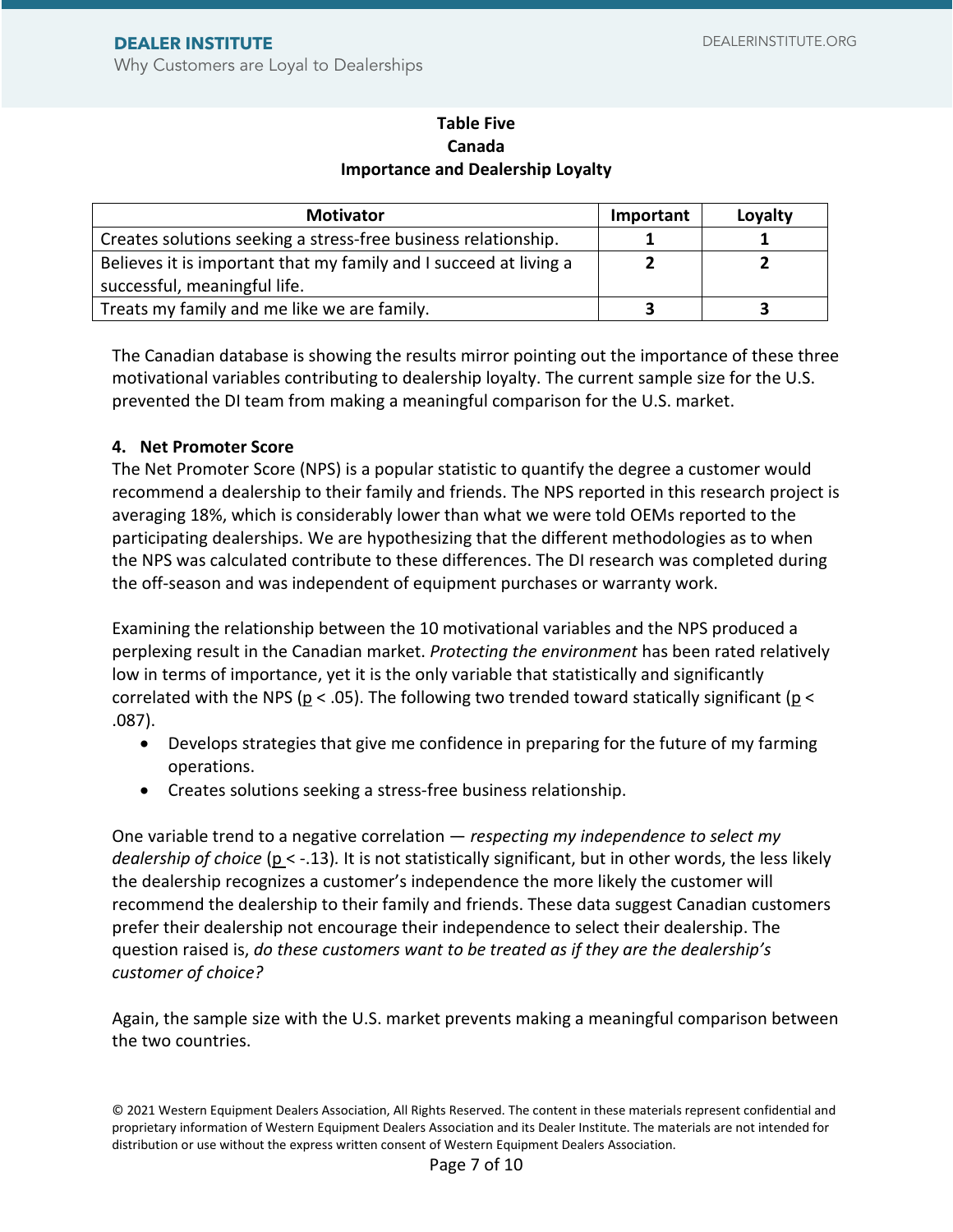## **RESEARCH IMPLICATIONS**

The fact is not all dealerships will put forth the necessary effort to ensure their customers experience transformational or exceptional customer service. Examine the following normal curve and circle the category at which you place your dealership in providing transformational customer service.



Remember, the participating dealership employees tended to rate both the importance and the delivery of the psychological motivators higher than their customers. This result brings to mind the principle taught in DI classes — the perception your customers have of you is more important than your self-perception.

Dealerships putting forth the extra effort to use customer service as the differentiator between them and their competitors will want to answer the questions posed by this research project. A few examples of "putting forth the extra effort" are, "What can a dealership do to:"

- 1. Create an even more stress-free business relationship with your customers?
- 2. Show customers a sincere effort for their families to live a successful, meaningful life?
- 3. Offer innovative strategies to help customers maximize their farming operations?

The DI is likewise interested in answering such questions. Yes, the DI has the professional resources to provide armchair theorized answers to such questions that could be integrated into our customer service classes. But as previously stated, the best way is to ask the customer.

#### **RESEARCH LIMITATIONS**

The overriding limitation is the relatively small sample size compared to the number of dealerships that reside in Canada and the U.S. As stated in the Introductory Section, the DI's intent is to examine the possibility of opening another avenue for dealerships to strengthen their customer service advantage. To achieve this objective, the DI is recruiting dealerships to participate in this research.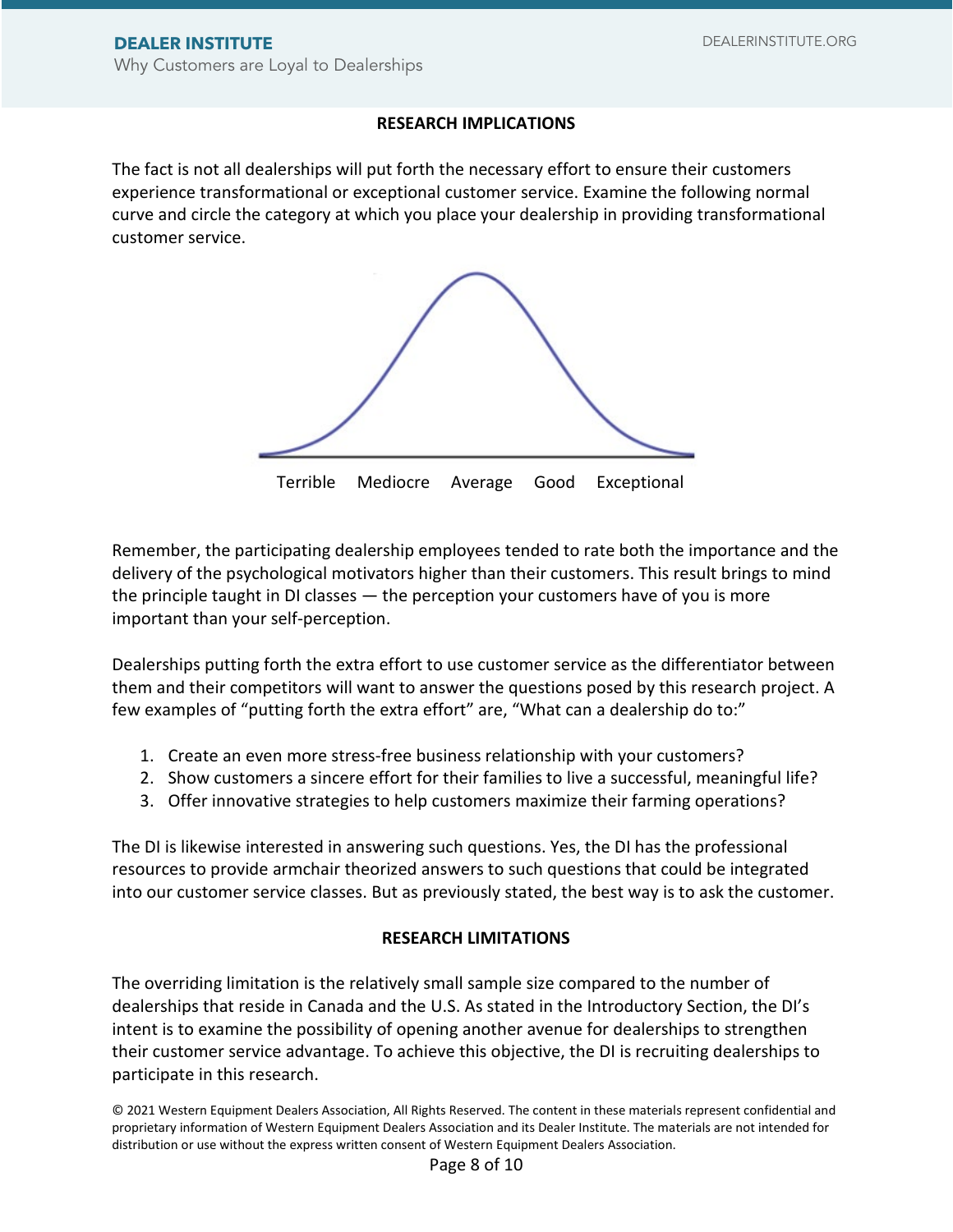The other limitation is learning the customer's perspective of what a dealership can do to meet/exceed the psychological motivators identified to be critical to forming a high-quality business partnership. The DI plans to work with participating dealerships and customers to answer these questions.

#### **NEXT STEPS**

The Dealer Institute is committed to its mission: *To help our customers achieve operational excellence and long-term success.* This research project can truly be transformational for dealerships committed to make customer service the differentiator in their marketplace.

The current database suggests that some combination of the following motivational variables is important to solidify dealership loyalty from customers:

- 1. Creating solutions seeking a stress-free business relationship.
- 2. Believing it is important that my family and I succeed at living a successful, meaningful life.
- 3. Offering innovative strategies to help me maximize my farming operations.
- 4. Respecting my independence to select my dealership of choice.
- 5. Recognizing me as a producer of tomorrow using progressive farming practices.
- 6. Treating me and my family like we are family.

Before we're statistically confident in the conclusions and at the risk of being redundant, there is a tremendous need for additional dealerships in both the U.S. and Canadian markets representing different OEMs to participate in this research project. Once the most important and critical motivators are identified, the next step is to define the services dealerships offer to meet or exceed their defined important psychological motivators.

Of course, a dealership could begin using the data presented in this White Paper in focus groups with their customers to help define these services. We respectfully request any dealership that does so, to let the DI know to help us ensure a statistically robust methodology and learn more about farmer-defined services. It is possible that both geographic- and OEMbased differences may emerge and knowing this information can be beneficial for the agricultural community.

In closing, research team members are grateful to the dealerships that have participated in this effort and look forward to working with additional dealerships with this crucial project.